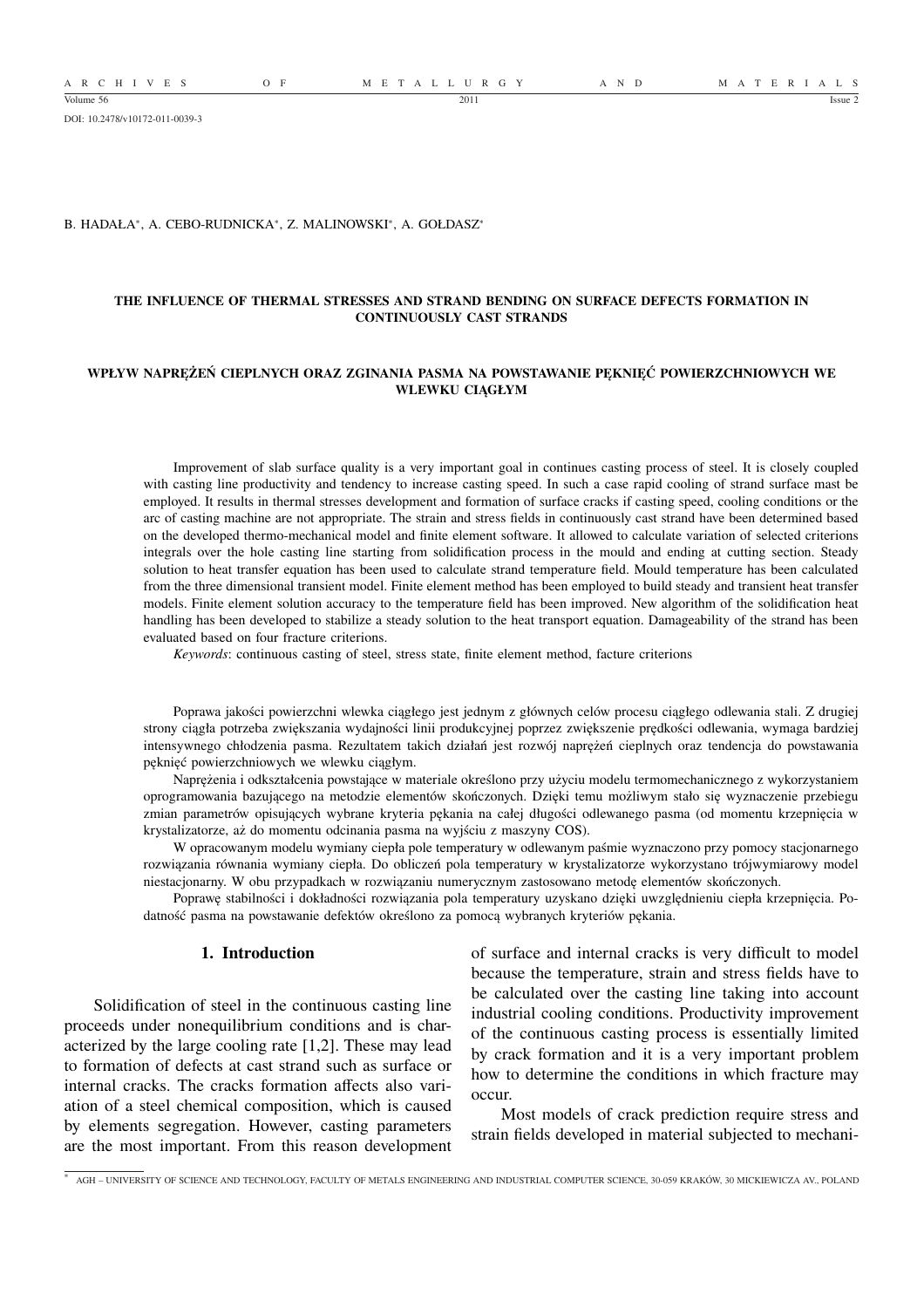cal and thermal loads [3,4]. Next stage is the selection of suitable crack criterion, that let to determine the moment and the place where failure may occur. The analysis of cracks criterions let us to separate four types of criterions. To the first group belong criterions is in which crack formation is predicted on the basis of the stress field [5]. The second group is constituted by criterions based on parameters determined from strain field only [5]. To the third group criterions which are based on energy of deformation can be included [6]. The fourth group of criterions consist of other methods. Selection of a proper criterion is a difficult problem and data which are available in analysis of continuous casting process have to be considered.

### **2. Heat transfer model**

The temperature field in the strand while cooling in the continuous casting mould and in the secondary cooling zones has been determined from steady Fourier-Kirchhoff equation

$$
\int \left[ \lambda \left( \frac{\partial^2 T}{\partial x^2} + \frac{\partial^2 T}{\partial y^2} + \frac{\partial^2 T}{\partial z^2} \right) + q_V - \right. \\
\left. - \rho c \left( v_x \frac{\partial T}{\partial x} + v_y \frac{\partial T}{\partial y} + v_z \frac{\partial T}{\partial z} \right) \right] dV = 0
$$
\n(1)

where:  $T$  – temperature, K;  $v_x$ ,  $v_y$ ,  $v_z$  – velocity field, m/s;  $\lambda$  – thermal conductivity, W/(m·K);  $q_v$  – internal heat source,  $W/m^3$ ;  $c$  – specific heat,  $J/(kg·K)$ ;  $\rho$  density,  $kg/m<sup>3</sup>$ .

In equation (1), mass movement has been simplified and the velocity component in the direction of steel flow equal to casting speed  $v_z = v_o$  has been assumed. The other components of the velocity field  $v_x = v_y = 0$  have been assumed.

Heat generation has been included in the model and the heat of solidification has been determined from

$$
q_{v} = Q_{s} \frac{dV_{s}}{d\tau}
$$
 (2)

where:  $Q_s$  – heat of solidification, for steel  $Q_s = 1.9 \, 10^9$  $J/m<sup>3</sup>$ ;  $V_s$  – volume fraction of a solid phase,  $\tau$  – time, s.

The solution of equation (1) gives the temperature field, which should satisfied the boundary conditions on the surface of the cast strand. The boundary condition have been specified in the form of heat flux transferred from the strand surface:

to the mould

$$
q_{sk} = \alpha_{sk} \left( T_s - T_k \right) \tag{3}
$$

to cooling water

$$
q_s = \alpha_s \left( T_s - T_p \right) \tag{4}
$$

to surroundings

$$
q_c = \alpha_c (T_s - T_a) = (\alpha_{ra} + \alpha_{sa}) (T_s - T_a) \tag{5}
$$

where:  $T_s$  – strand surface temperature,  $T_p$  – water spray temperature,  $T_k$  – mould surface temperature from the side of strand,  $T_a$  – air temperature,  $\alpha_{sk}$  – combined heat transfer coefficient on the strand – mould interface,  $\alpha_s$ – heat transfer coefficient for water spray cooling,  $\alpha_c$  – combined heat transfer coefficient for air cooling.

Combined heat transfer coefficient on the strand – mould interface for strand surface temperature *T<sup>s</sup>* larger then solidus temperature *Tso*, has been assumed as a constant value  $\alpha_l$ . This value is characteristic for each specific mould and mould powders that are used in the process. Below the solidus temperature empirical formula has been used

$$
\alpha_{sk} = \alpha_r + (\alpha_l - \alpha_r) \exp \frac{T_s - T_{so}}{T_{so} - T_{za}}
$$
(6)

where:  $\alpha_r$  – radiation heat transfer coefficient,  $T_{za}$  – temperature of the mould powder solidification.

The radiation heat transfer coefficient has been calculated from the following formula

$$
\alpha_r = 5.67 \cdot 10^{-8} \frac{\varepsilon_s \varepsilon_k}{\varepsilon_s + \varepsilon_k - \varepsilon_s \varepsilon_k} \frac{T_s^4 - T_k^4}{T_s - T_k} \tag{7}
$$

where:  $\varepsilon_s$  – emissivity of the strand surface;  $\varepsilon_k$  – emissivity of the mould surface.

Below the mould, in the secondary cooling zones strand is cooled by water sprays and the convection heat transfer coefficient  $\alpha_s$  can be calculated from the equation [7]

$$
\alpha_{s} = 3.15 \cdot 10^{9} \text{w}_{s}^{0.616} \left[ 700 + \frac{T_{s} - 700}{\exp(0.1T_{s} - 70) + 1} \right]^{-2.455} \cdot \left[ 1 - \frac{1}{\exp(0.025 \cdot T_{s} - 6.25) + 1} \right]
$$
(8)

where:  $-w_s$  water spray flux rate,  $dm^3/(m^2 \cdot s)$ .

Empirical equation (8) can be used to calculate heat transfer coefficient for water flux rate from 0.16 to 62 kg/ $(m^2-s)$ . Below the water spray cooling zones the strand loses heat to surroundings by radiation and convection. The radiation heat transfer coefficient  $\alpha_{ra}$ can be calculated from:

$$
\alpha_{ra} = 5.6710^{-8} \varepsilon_{s} \frac{T_{s}^{4} - T_{a}^{4}}{T_{s} - T_{a}}
$$
\n(9)

For air cooling, convection heat transfer coefficient α*sa* can be calculated from [8]

$$
Nu = \frac{\alpha_{sa} \lambda_p}{L} = 0,664 Re^{1/2} Pr^{1/3} \left(\frac{Pr}{Pr_s}\right)^{0.19}
$$
 (10)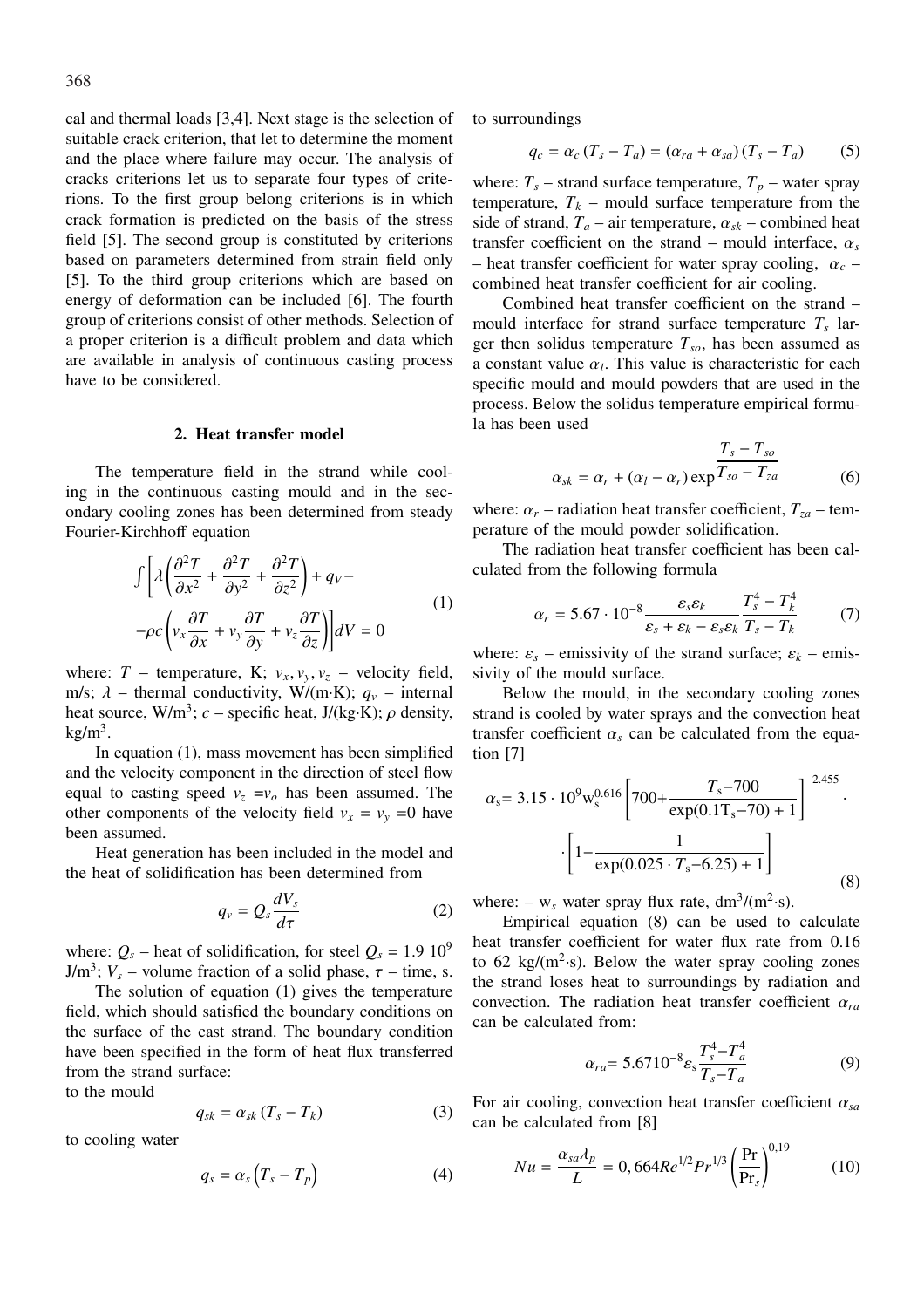where:  $L$  – strand width,  $\lambda_p$  – air conductivity,  $Re$  – Reynolds number, *Pr* – Prandtl number calculated for surrounding air temperature, *Pr<sup>s</sup>* – Prandtl calculated for air temperature equal to strand surface temperature.

The solution of the strand cooling problem is possible if mould surface temperature is known. The mould temperature has been calculated from the transient heat conduction equation

$$
\frac{\partial T}{\partial \tau} = \frac{\lambda}{\rho c} \left( \frac{\partial^2 T}{\partial x^2} + \frac{\partial^2 T}{\partial y^2} + \frac{\partial^2 T}{\partial z^2} \right) \tag{11}
$$

Boundary conditions on the mould surface have been specified in the following way:

– on the inner side which is taking heat from the strand

$$
q_{sk} = \alpha_{sk} \left( T_k - T_s \right) \tag{12}
$$

– on the outer side  $S_w$  cooled by water

$$
q_w = \alpha_w \left( T_{kz} - T_w \right) \tag{13}
$$

where:  $T_w$  – avarage water temperature in the mould cooling channel,  $T_{kz}$  – surface temperature of the outer side of mould,  $\alpha_w$  – heat transfer coefficient on the mould surface cooled by water. Water cooling channels are machined in mold in a form of grooves of a side length from 3 to 5 mm. Most relation for the heat transfer coefficient for turbulent flow are based on experimental studies and can be used in this case. The Nusselt number relation due to Michiejew [9] have been chosen

$$
Nu = 0.021 Re_w^{0.8} Pr_w^{0.43} \left(\frac{Pr_w}{Pr_s}\right)^{0.25}
$$
 (14)

Subscript *s* indicates that the Prandtl number *Pr* must be evaluated at the mould surface temperature and subscript *w* denotes that the Reynolds *Re* and Prandtl *Pr* numbers are to be evaluated at the mean bulk temperature of water. Once the Nusselt number is known the convection heat transfer coefficient for water cooling is determined from

$$
\alpha_w = \frac{Nu\lambda_w}{D_h} \tag{15}
$$

where:

 $D_h$  – hydraulic diameter of the water cooling channel, m,

 $\lambda_w$  – water conductivity, W/(m·K).

To solve the heat transfer problem finite element method has been used. By employing the weighted residuals method to equation (1) or (2), the set of linear algebraic equations has been received:

$$
(K_{nn} + W_{nn})P_n = G_n \tag{16}
$$

where:  $n -$  number of unknowns,  $P_n$  - unknown parameters.

Several numerical models can be obtained if a proper weighting and shape function are selected. In the presented model Hermitian polynomials has been used. As a result the following form of matrix *Knn*, *Wnn* and vector *G<sup>n</sup>* were received:

$$
W_{ij} = \sum_{k=1}^{27} \rho^k c^k \left( v_x^k H_i \frac{\partial H_j}{\partial x} + v_y^k H_i \frac{\partial H_j}{\partial y} + v_z^k H_i \frac{\partial H_j}{\partial z} \right) D_v^k \quad (17)
$$
  
\n
$$
K_{ij} = \sum_{k=1}^{27} \lambda^k \left( \frac{\partial H_i}{\partial x} \frac{\partial H_j}{\partial x} + \frac{\partial H_i}{\partial y} \frac{\partial H_j}{\partial y} + \frac{\partial H_i}{\partial z} \frac{\partial H_j}{\partial z} \right) D_v^k +
$$
  
\n
$$
+ \sum_{s=1}^{6} L^s \sum_{k=1}^{9} H_i H_j \alpha^k D_s^k
$$
  
\n
$$
G_i = \sum_{k=1}^{27} q_v^k H_i D_v^k + \sum_{s=1}^{6} \sum_{k=1}^{9} H_i \left( \alpha^k T_a^k - q^k \right) D_s^k \qquad (19)
$$
  
\n $i, j = 1, ..., 64$ 

where:  $H_i$  – Hermitian shape functions,  $T_a$  – ambient temperature,  $q$  – heat flux,  $\alpha$  – heat transfer coefficient,  $k$  – Gaussian integration point,  $D_V$  – determinant of element transformation,  $D_s$  – determinant of the element side transformation.

The unknown parameters  $P_i$  in Eq. (16) are temperatures and their derivatives in elements nodes. More detailed description of the method has been presented in [10].

In the presented numerical model boundary conditions can be specified in a simple way. Heat transfer coefficient  $\alpha$  in equation (18) and (19) should be replaced by the value calculated from the boundary condition model described above. The ambient temperature  $T_a$  in equation (19) is equal to the mould surface temperature, the temperature of cooling water or air temperature. Solidification heat handling is more complicated. Volume fraction of a solid phase can be determined by from various models, which let us to obtain more or less accurate description of the internal heat source. In the model following equation has been used

$$
V_s = 1 - \exp^{-K \frac{T_{li} - T}{T_{li} - T_{so}}}
$$
 (20)

where:  $K$  – solidification kinetics constant,  $T_{li}$  – liquidus temperature.

The first derivative of solid volume fraction with respect to time in equation (2) can be replaced by the finite difference form:

$$
q_{v} = Q_{s} \frac{\Delta V_{s}}{\Delta \tau}
$$
 (21)

Scheme defined by equation (21) is usually used in finite element models. However, in case of steady solution these scheme is not satisfactory. The internal heat source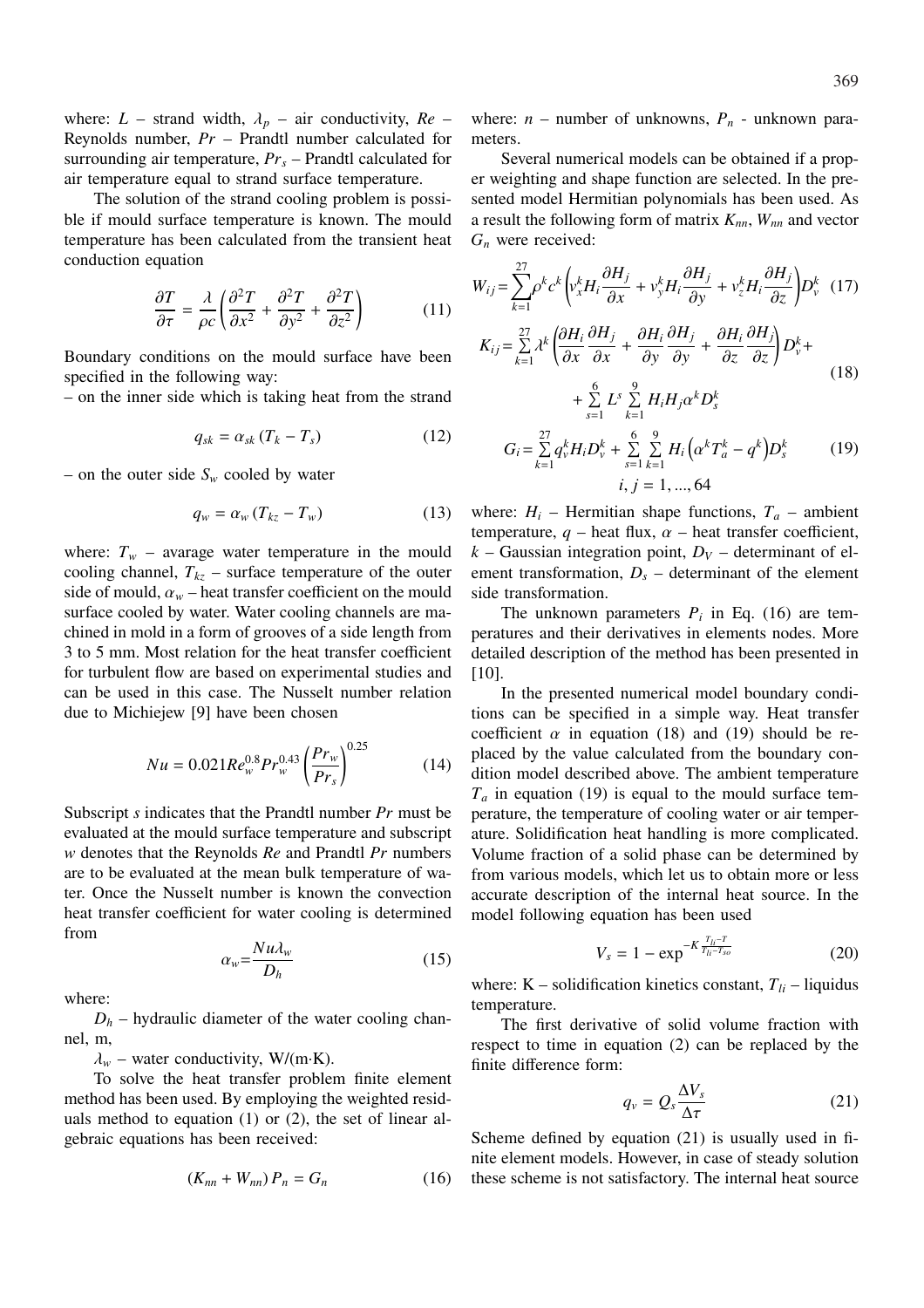*q<sup>V</sup>* have to be calculated in a different way. The following material derivative have been employed

$$
\frac{dV_s}{d\tau} = \frac{\partial T}{\partial x}\frac{\partial V_s}{\partial T}\frac{\partial x}{\partial \tau}
$$
(22)

where:

$$
\frac{\partial V_s}{\partial T} = -\frac{K}{T_{li} - T_{so}} \exp^{-K \frac{T_{li} - T}{T_{li} - T_{so}}} \tag{23}
$$

Substitute equation (22) to (2) new numerical scheme is obtained

$$
q_{\nu} = -Q_s \frac{\partial T}{\partial x} v_o \frac{K}{T_{li} - T_{so}} \exp^{-K \frac{T_{li} - T}{T_{li} - T_{so}}} \tag{24}
$$

In Eqn.  $(22)$  *x* represents distance measured along the particle path and  $v<sub>o</sub>$  is particle velocity. It should be noted that Eqn. (24) adds additional term to the heat load vector *G*. In the case of Eqn. (21) additional term has been added to the heat convection matrix *W*. It has significant influence on stability of the numerical solution [11].

### **3. Stress and strain model**

In the casting machine, the cast strand is subjected to thermal and mechanical loads, which are caused by the non uniform temperature field and the set of guiding rolls. These rolls force strand movement along the casting machine arc. It causes bending and unbending of the cast strand. Local deformations that occur at the rolls – strand contact zones have been neglected in the developed stress model. Also, the influence of the gravity forces on the mean stress has been neglected. Neglecting local deformations which may be caused by rolls and gravity forces movement of the cast strand has been described by the velocity field:

$$
v_1 = 0 \tag{25}
$$

$$
v_2 = \omega r \cos \varphi \tag{26}
$$

$$
v_3 = -\omega r \sin \varphi \tag{27}
$$

In the assumed co-ordinate system  $x_1$  coordinate is directed along the axis of guiding rolls. Coordinate  $x_2$  is perpendicular to the strand surface and coordinate  $x_3$  is directed in line with gravity forces. Origin of the coordinate system has been fixed at the center of the meniscus as shown in Fig. 1. Cylindrical coordinates *r*,φ*,z* are related to Cartesian coordinates by the equations:



Fig. 1. Scheme of the coordinate system assumed for calculations of the stress and deformation tensors of the continuously cast strand

$$
x_1 = z \tag{28}
$$

$$
x_2 = r \cos \varphi - R_k \tag{29}
$$

$$
x_3 = r \sin \varphi + L_k \tag{30}
$$

where:  $R_k$  – average arc radius of casting machine,  $L_k$ - length of the straight part of strand measured from the meniscus level to the inlet plane of the circumferential flow of strand,  $r$  – radius of a material point in the circumferential flow.

Angular velocity  $\omega$  of the material point is calculated from the equation

$$
\omega = \omega_0 + \frac{8}{\pi} (\omega_s - \omega_0) \varphi_z \tag{31}
$$

Angle  $\varphi$ <sub>z</sub> is related to the coordinate  $\varphi$  by the following equations:

$$
\varphi_z = \begin{cases} \varphi \in \left(0 \le \varphi \le \frac{\pi}{4}\right) \\ \frac{\pi}{2} - \varphi \in \left(\frac{\pi}{4} \le \varphi \le \frac{\pi}{2}\right) \end{cases}
$$
 (32)

Angular velocity of a material point in the axis of symmetry of a cast stand is denoted as  $\omega_s$ . Angular velocity of a material point at the inlet plane of the circumferential flow is denoted as  $\omega_{o}$ .

The components of the rate of deformation tensor  $d_{ij}$ 

$$
d_{ij} = \frac{1}{2} \left( \frac{\partial v_i}{\partial x_j} + \frac{\partial v_j}{\partial x_i} \right)
$$
 (33)

caused by the circumferential flow of a cast strand has been calculated as partial derivatives of the velocity field

$$
\frac{\partial v_2}{\partial x_k} = -\frac{\partial \omega}{\partial x_k} r \sin \varphi - \frac{\partial r}{\partial x_k} \omega \sin \varphi - \frac{\partial \varphi}{\partial x_k} \omega r \cos \varphi,
$$
  

$$
k = 2, 3
$$
 (34)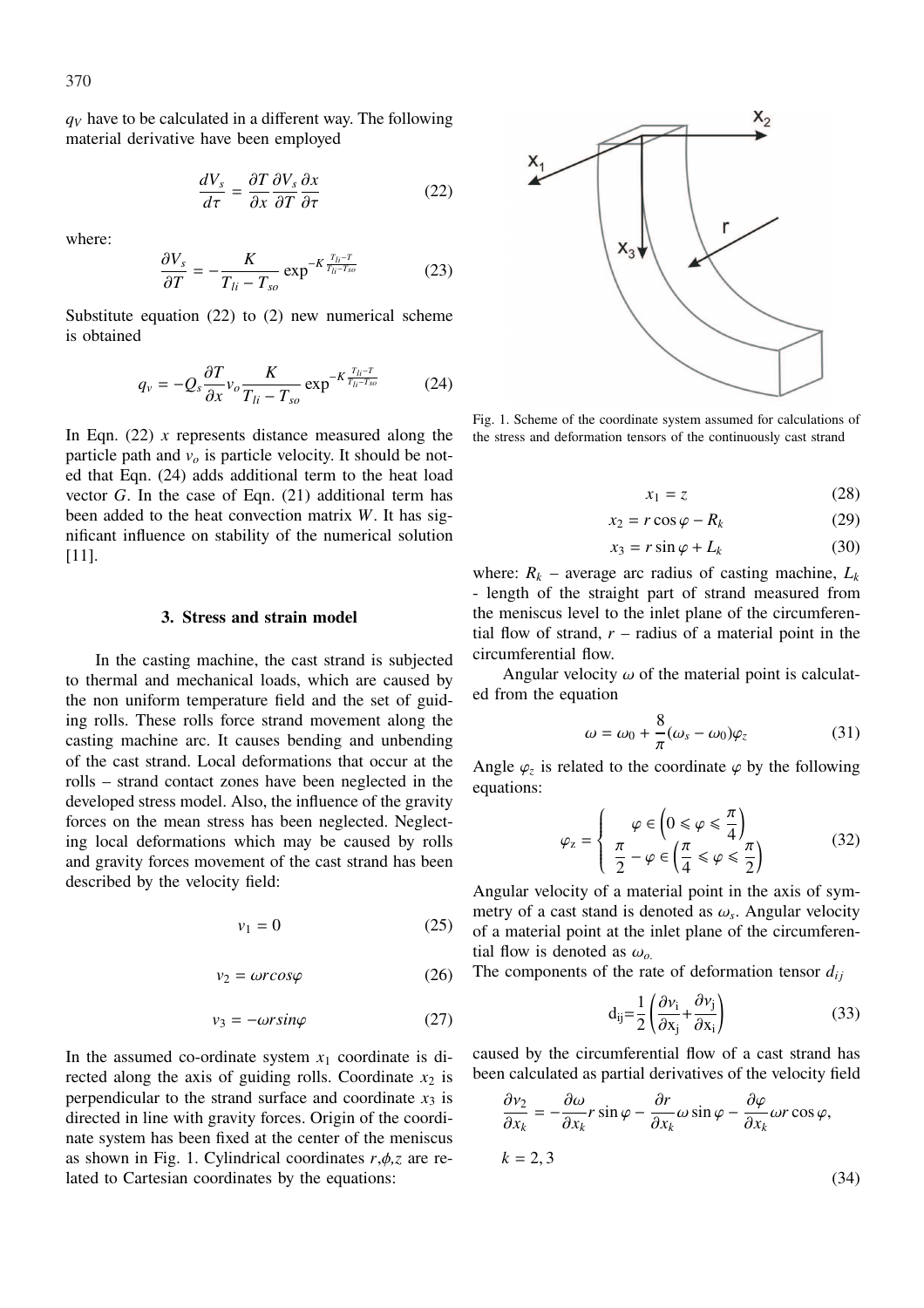$$
\frac{\partial v_3}{\partial x_k} = -\frac{\partial \omega}{\partial x_k} r \cos \varphi + \frac{\partial r}{\partial x_k} \omega \cos \varphi - \frac{\partial \varphi}{\partial x_k} \omega r \sin \varphi,
$$
  

$$
k = 2, 3
$$
 (35)

Increments of the logarithmic strain tensor ∆ε*ij* resulted from elastic-plastic bending of a strand and non uniform temperature field have been calculated from

$$
\Delta \varepsilon_{ij} = \Delta \tau d_{ij} + \Delta \varepsilon_{ij}^c \tag{36}
$$

The logarithmic strain tensor components have been obtained by adding up increments of strain tensor starting from the meniscus level and following the material flow up to the cut-off zone

$$
\varepsilon_{ij}^{(\tau+\Delta\tau)} = \Delta\varepsilon_{ij} + R_{ik}\varepsilon_{kl}^{\tau}R_{jl} \tag{37}
$$

where:  $\Delta \tau$  – time increment necessary for the material point to reach the next node of element in the cross section of a cast strand. The rotation tensor is calculated from the equation

$$
R_{ij} = \delta_{ij} + \sin(\Delta \tau \omega_{ij})
$$
 (38)

where:  $\delta_{ij}$  – elementary tensor.

The stress tensor components have been calculated in the similar way

$$
\sigma_{ij}^{(\tau+\Delta\tau)} = \Delta \sigma_{ij} + R_{ik} \sigma_{kl}^{\tau} R_{jl} \tag{39}
$$

Relationships between increments of the stress tensor  $\Delta \sigma_{ij}$  and the strain tensor  $\Delta \varepsilon_{ij}^c$  as well as the method of thermal strains calculation have been presented in [12].

## **4. Crack criterion**

To analyze damageability of cast strand four crack criterion have been selected [13]

1. *Plastic work criterion*

$$
C_{EP} = \int_{0}^{t} \dot{\bar{\varepsilon}} \, \bar{\sigma} dt \quad \text{for} \quad \sigma_m > 0 \tag{40}
$$

where:  $\dot{\bar{\varepsilon}}$  – effective strain rate,  $\bar{\sigma}$  – effective stress.

The criterion assumes that cracks will occur if strain energy is higher than the critical value *CEP*. Plastic strain energy is calculated only at points where mean stress is positive.

2. *Rice and Tracy criterion*

$$
C_{RT} = \bar{\varepsilon} \exp\left(-\frac{3}{2} \frac{6m}{\bar{\sigma}}\right) \tag{41}
$$

where:  $\sigma_m$  – mean stress,  $\bar{\varepsilon}$  – effective strain.

Rice and Tracy criterion predicts that failures will form if parameter *CRT* passes the critical value of the effective strain  $\bar{\varepsilon}_f$ 

#### 3. *Modified Rice and Tracy criterion*

Modification of Rice and Tracy criterion (41) rely on calculating the critical value of *CRM* parameter, as a sum of right side of equation (41). The summation is made only at points for which the mean stress is positive.

$$
C_{RM} = \sum \Delta \bar{\varepsilon} \exp(-\frac{3}{2} \frac{\sigma_m}{\bar{\sigma}}) \quad \text{for} \quad \sigma_m > 0 \tag{42}
$$

# 4. *Latham criterion*

$$
C_{LO} = \int_{0}^{t} \sigma_{\text{max}} \dot{\varepsilon} dt \quad \text{for} \quad \sigma_m > 0 \tag{43}
$$

where:  $\sigma_{\text{max}}$  – maximum stress.

Latham criterion assumes cracks formation if strain work done by the maximum tensile stress passes the critical value *CLO*. The uniaxial tension test can be employed in order to determine the critical values of *CEP*, *CRT* ,*CLO* parameters for a particular steel.

### **5. Numerical calculations**

The influence of strand temperature field and the circumferential flow of a cast strand along the arc of casting machine on the strain and stress development have been analyzed for the square strand of 160mm×160mm. Chemical composition of steel has been assumed for the calculation as: C=0.1%, Mn=1.7%, Si=0.39%, Cr=3.0%, Ni=0.2%. Thermophysical properties of steel were selected on the ground of steel chemical composition. In Figures from 2 to 8 heat conduction coefficient, density, specific heat, Young's modulus, flow stress, Poisson's ratio and thermal expansion coefficient as a function of temperature for the steel employed in computations have been presented.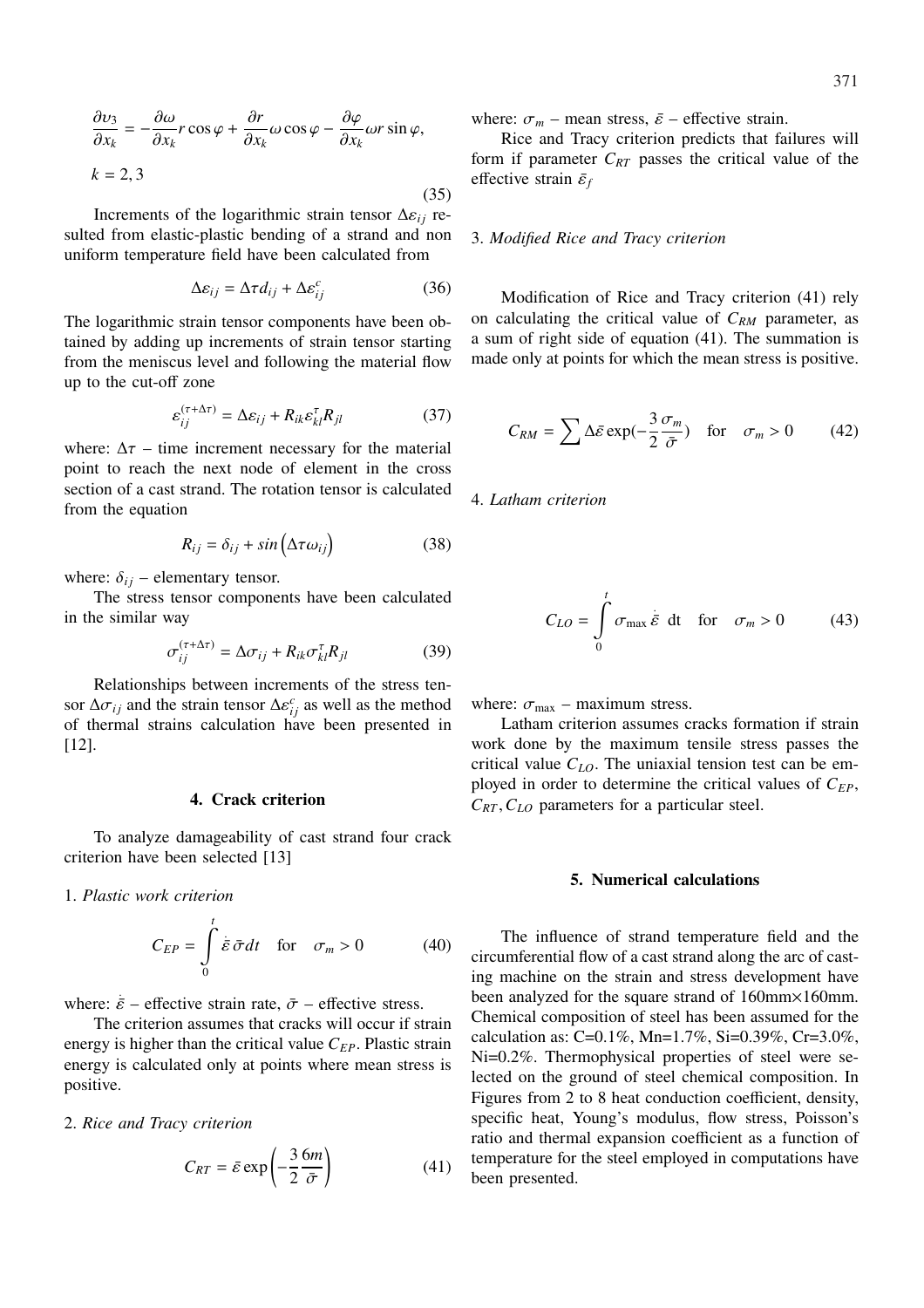

Fig. 2. Heat conduction coefficient as a function of temperature for the steel employed in computations



Fig. 4. Specific heat as a function of temperature for the steel employed in computations



Fig. 3. Density as a function of temperature for the steel employed in computations



Fig. 5. Young's modulus as a function of temperature for the steel employed in computations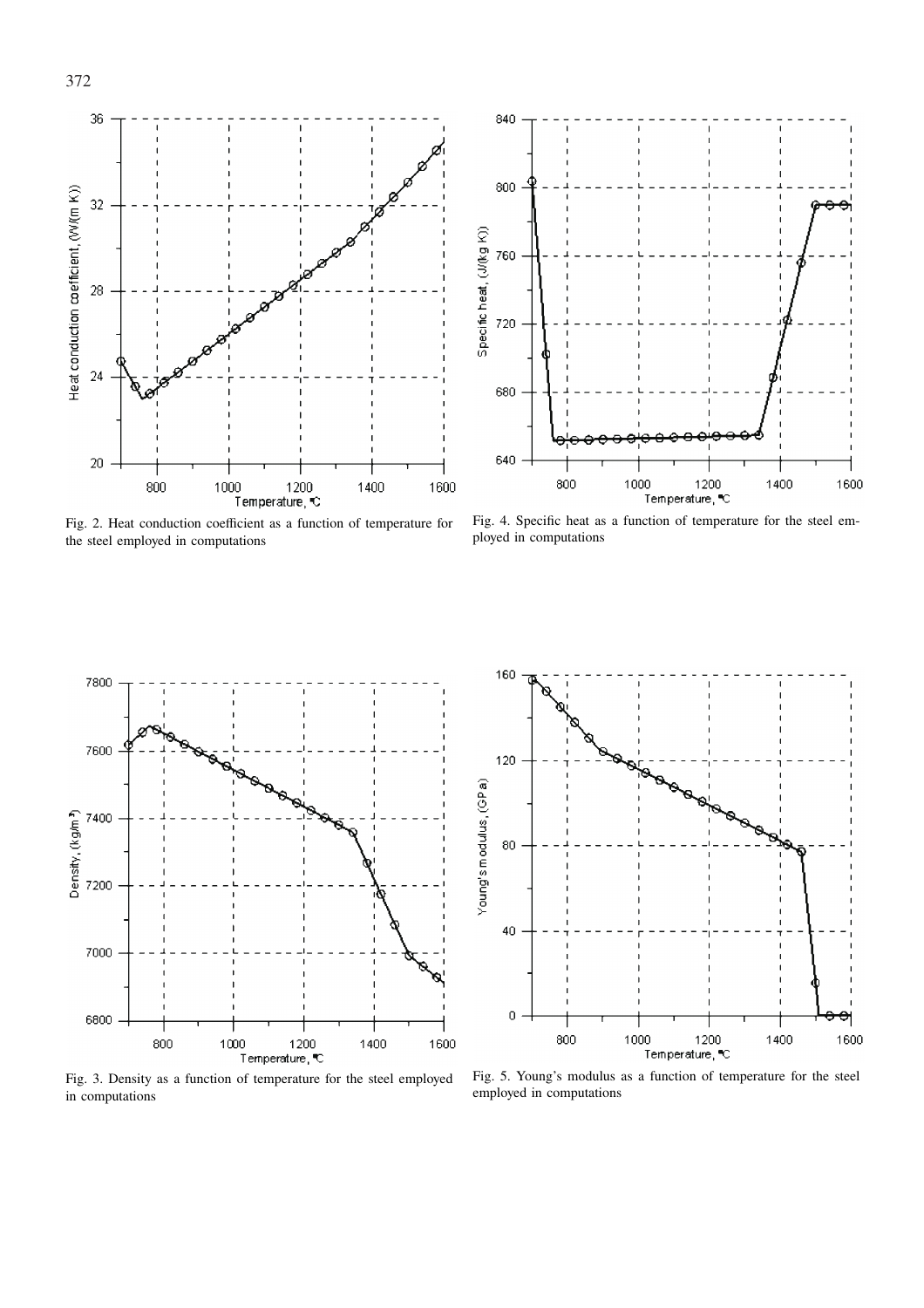

Fig. 6. Flow stress as a function of temperature for the steel employed in computations



Fig. 7. Poisson's ratio as a function of temperature for the steel employed in computations



Fig. 8. Thermal expansion coefficient as a function of temperature for the steel employed in computations

Solidus temperature was assumed as 1460˚C, liquidus as 1510<sup>o</sup>C. In the solid state the austenitic transformation boundaries were assumed as: 890<sup>o</sup>C and 720<sup>o</sup>C. The analysis has been performed for the arc of casting machine equal 6 m. Casting speed was assumed as 1,8 m/min. The length of the secondary cooling zone was equal 4,51 m. Computation have been performed for the following cases:

- Case I bending and unbending of the cast strand only. Thermal strains have been removed from the strain tensor in order to examine the influence of the circumferential flow of strand only.
- Case II –thermal stresses only. The influence of the circumferential flow of the strand has been neglected.
- Case III coupled effect of the stress and strain field resulting from non uniform temperature field and the circumferential flow of the cast strand.

In Fig. 9 temperature distribution in the axis of cast strand, in the axis of the strand side surface and in strand corners have been presented. The results have been obtained for the heat source given by equation (21). Estimation of the derivative of the solidification heat by the finite difference scheme, did not give stable solution. In Fig. 9 decrease in cast strand temperature below the ambient temperature is observed in range of 2 m from the meniscus level. Temperature distribution does not reflect temperature obtained in real process. New scheme of the internal heat handling defined by equation (24) resulted in a very good stability and accuracy of the finite element model.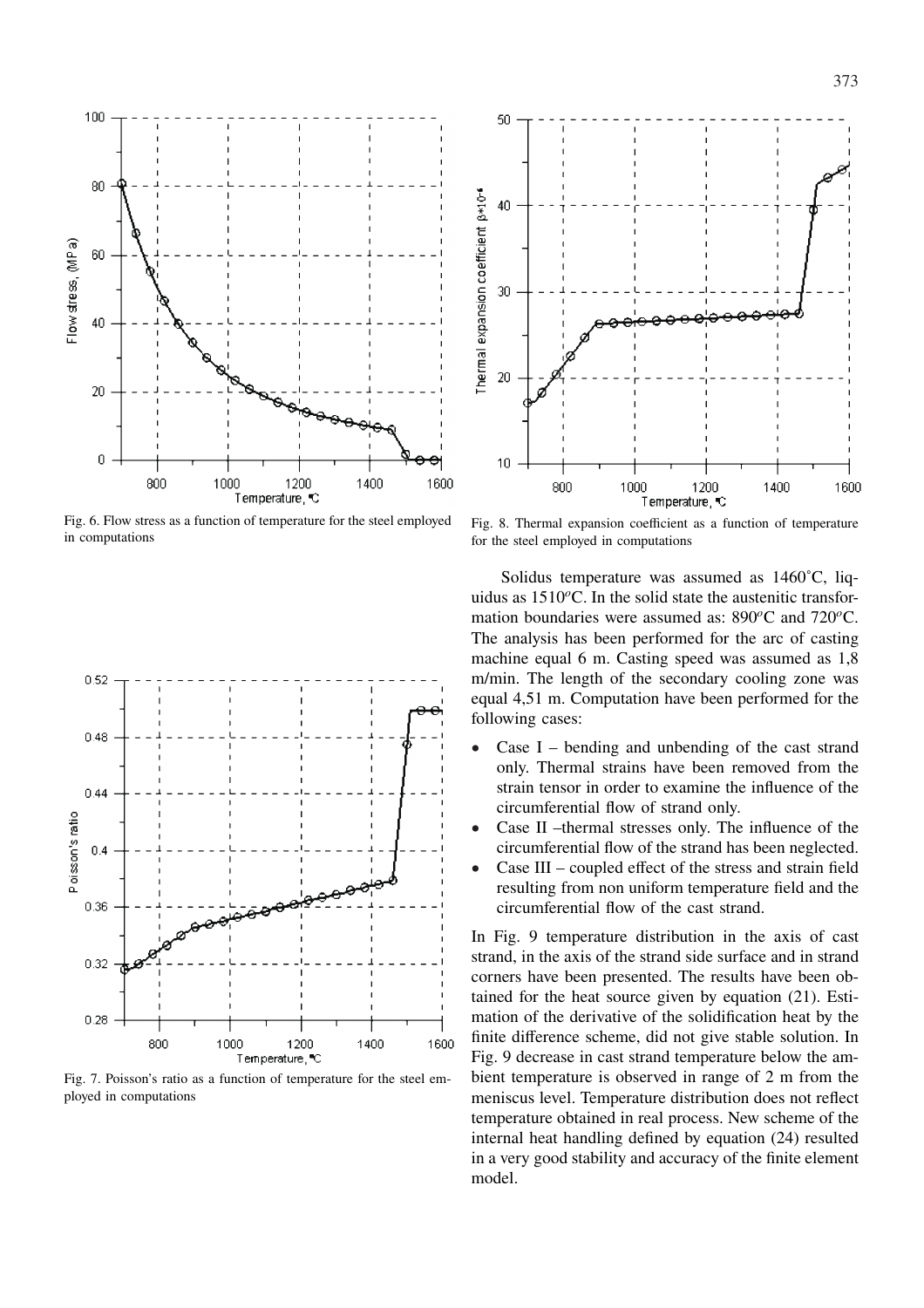From the heat balance calculated for the control volume [14] follows, that the standard weighted residuals method gives the strand temperature of about 225*<sup>o</sup>*C too low. The correct solution has been obtained after iterative modification of weighting function  $H_i$  in equation (18). The correction factor has been employed for scaling the weighting function, has been calculated from the heat balance. The developed numerical scheme is stabile and efficient. Temperature distributions at side surface of the cast strand and at its corners presented in Fig. 10 and 11, do not indicate any oscillations. Noticeable at these figures increses and decreases of the strand temperature result from the changes in cooling conditions in the subsequent cooling zones. The final, smooth parts of the temperature distributions reflect strand cooling in air.



Fig. 9. Temperature distributions at selected points of the continuously cast strand for the solidification heat given by Eq. (21)



Fig. 10. Distribution of the temperature on the side surface of the continuously cast strand for the solidification heat given by Eq. (24)



Fig. 11. Distribution of the temperature in the corner of the continuously cast strand for the solidification heat given by Eq. (24)



Fig. 12. Average stress distributions at selected points of the continuously cast strand resulting from bending of the strand

In Fig. 12 to 15, the results of calculation of the effective strain and mean stress have been presented. In the case of mean stress the results have been presented for characteristic points of a cast strand cross section. Effective strain in 2 selected cross section of the cast strand has been presented: below casting mould and after unbending of the strand.

Analysis of the mean stress distribution, resulted from bending of a cast strand (Fig. 12) leads to conclusion, that in the cast strand axis mean stress is equal zero. The outer surface of a cast strand is tensiled to the half of the length of arc of casting machine. Then, the mean stress turns to positive values. In the same time the mean stress distributions on the strand surface from the inner side of arc of casting machine show opposite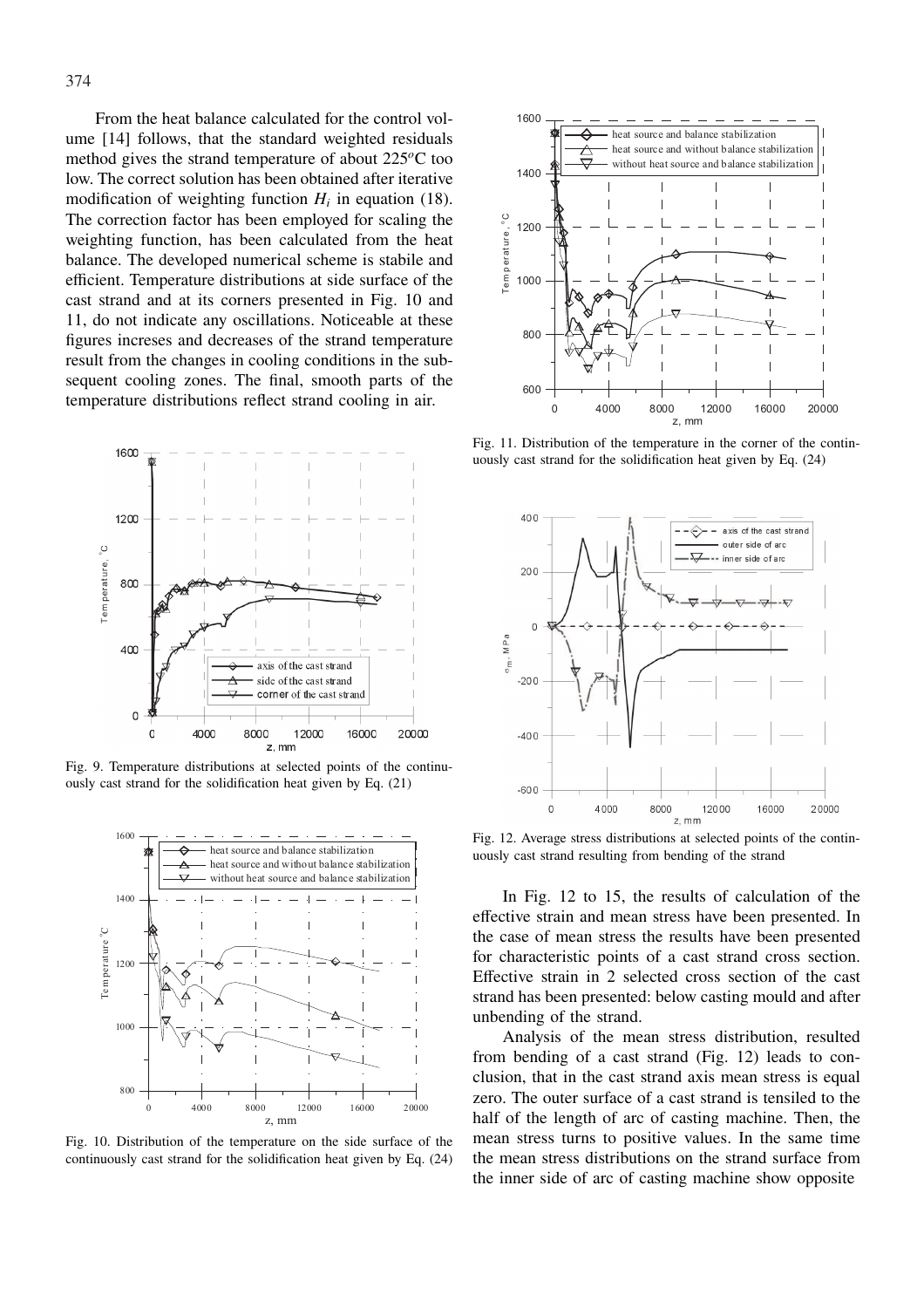

Fig. 13. Average stress distributions at selected points of the continuously cast strand resulting non uniform temperature field

behavior. Stress distributions are symmetrical and characteristic for bedning of a cast strand. The surface of a cast strand passes to the plastic state as a result of deformation caused by bending of a cast strand. Further deformation of a cast strand is caused by non uniform temperature field. In Fig. 15 the total effect of these two factors on the effective strain is presented. Effective strain reaches 0.06 at the surface layers. Mean stress

distribution is affected by bending of a cast strand. The mean stress (Fig. 13) caused by non uniform temperature field, changes the distributions of mean stress (Fig. 14), but the curves follow the results of the bending model. The highest values of the mean stress in case of corners of a cast strand have not exceeded  $\pm 400$  MPa (Fig. 14).



Fig. 14. Average stress distributions at selected points of the continuously cast strand resulting from non uniform temperature field and the strand bending



Fig. 15. Effective strain distributions in the cross section of the continuously cast strand resulting from the strand bending and non uniform temperature field. a) below the mould, b) after the strand straightening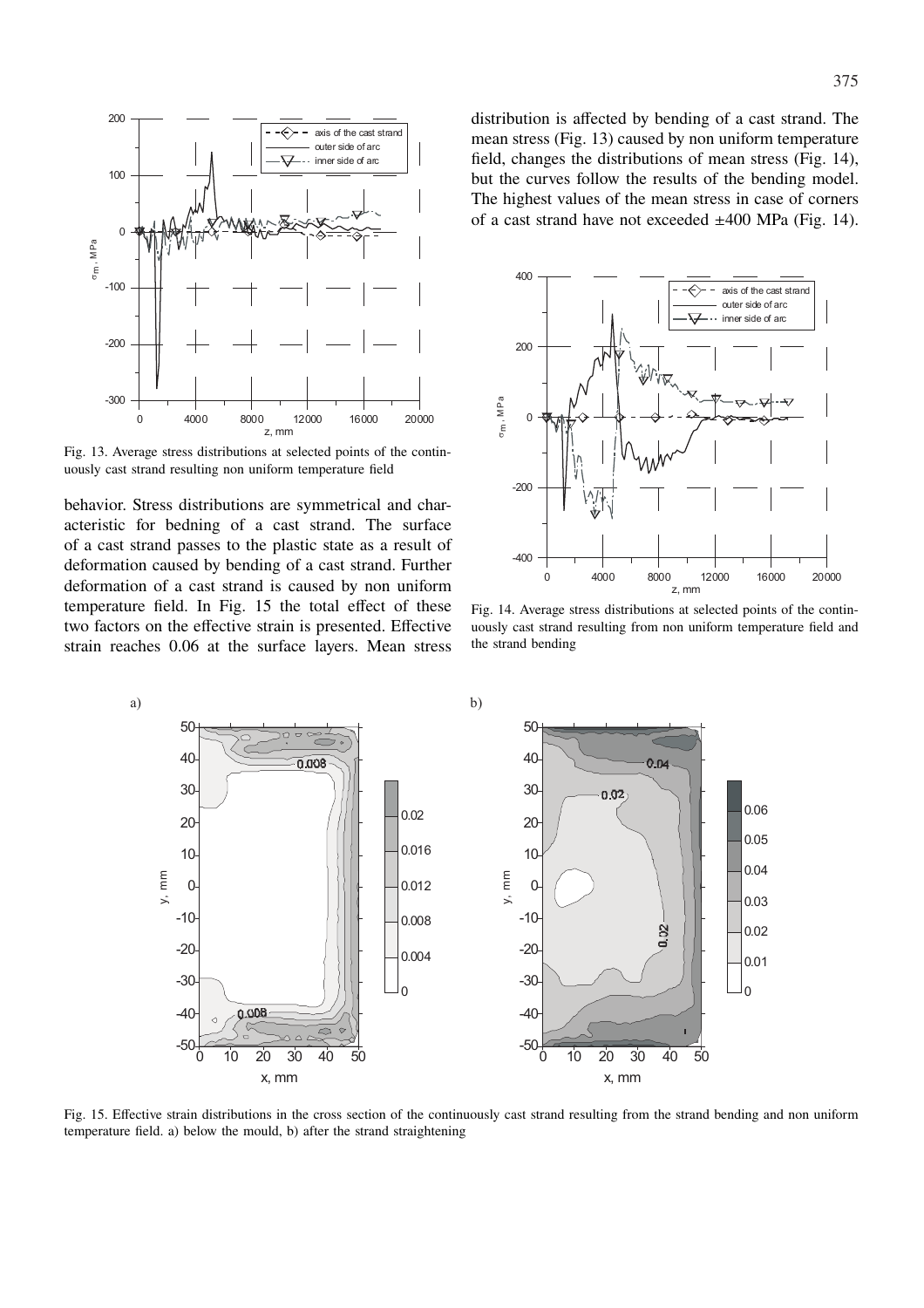Calculated values of crack criterion parameters confirmed that the most susceptible to crack formation are corners of the cast strand. Analysis of the results of Rice and Tracy criterion do not give the possibility to identify zones cracks formation. Values of these criterion for outer corner of a cast strand are much higher than that obtained for inner corner and strand axis. Unfortunately on all those curves peaks are noted (Fig. 16). It makes the proper interpretation of the results very difficult. This problem disappears after modification of Rice and Tracy criterion. Results of calculations given by plastic work and Latham criterions indicated as the most probable place of crack formation zones between the  $1<sup>st</sup>$  and the 5<sup>th</sup> meter of the outer corner of the cast strand (Fig. 18, 19). It is the bending zone. In case of inner corner of a cast strand potential fractures may occur after leaving the casting mould (at about  $1<sup>th</sup>$  meter of the metallurgical length of strand) and then again in unbending zone (between  $5<sup>th</sup>$  and the  $8<sup>th</sup>$  meter of the metallurgical length of strand). In these regions parameters calculated from plastic work and Latham criterions increase very rapidly. Similar domains are indicated by modified Rice and Tracy criterion (Fig. 17). Such a course of curves is justifiable by thermal and mechanical loads.



Fig. 17. Results of calculations of the modified Rice and Tracy criterion





Fig. 16. Results of calculations of Rice and Tracy criterion

Fig. 18. Results of calculations of strain criterion



Fig. 19. Results of calculations of Latham criterion